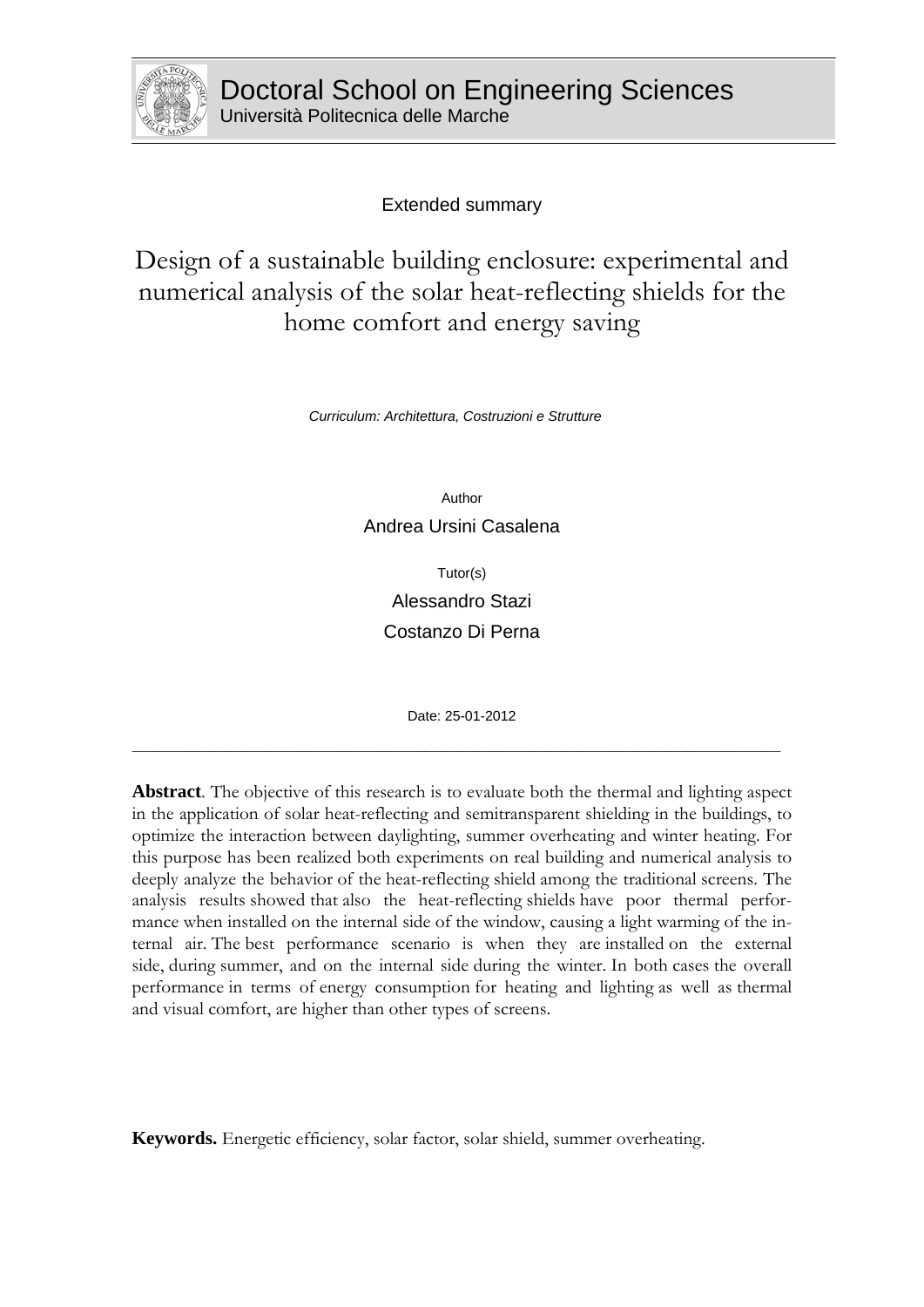## **1 Problem statement and objectives**

 The control of energy due to the summer air conditioning loads, in buildings located in areas with mild and warm climates represents one of the main problems to be addressed.

The increasing energy demand for summer cooling of buildings is likely to be-come dramatic in the coming years. An effective strategy for the conditioning, in order to allow the reduction of power consumption, may be the application of devices that shade the external sides of the building.

We have a good knowledge both of the lighting properties of not shielded windows and about how they distribute the light through the environments, but not always, the openings are simple holes on which a glass is applied.

Increasingly, in fact, the punch is made of a more complex system resulting from the integration of insulating glass realized with high-performance glasses that give to the window selective properties against solar radiation; in this complex system are integrated shield mechanisms as Venetian blinds, which can be of different types, and that can be installed in presence of horizontal and / or vertical overhangs.

The purpose of this complex system is to control both the daylighting and the power consumption. Some of these shields are fixed; others are mobile and controlled, sometimes automatically, sometimes manually. These complex systems represent now very widespread solutions for the warmer climates of Europe. However it is necessary to know their performance in terms of energy and lighting. In assessing the overall performance of the building it also needs to consider, among many variables, the influence of users on the control systems.

The problem is related to the behavior of the users that often regulate, to their liking, the entrance of natural light. However the comfort is very important and where the automated control systems are based only on the energy saving, ignoring the comfort of man, the results become unacceptable. When in the warm seasons we use a venetian blind to protect from direct sunlight, often we also reduce the levels of illumination inside increasing the use of artificial light. So, in buildings equipped with solar protection systems, the minimal energy consumption due to the use of artificial light is linked to external lighting levels through a complex physical system. The designer, oriented to energy savings, never should ignore to consider the effects that its architectural choices will have on the visual perception of the user that will live in those environments. The designer should learn what conditions are capable to ensure the visual comfort.

Several studies in an international context [1-39] have addressed the problem of internal and external opaque and low-reflectance shielding. The aim of the following research is, therefore, to evaluate the thermal and lighting behavior in the application of solar and heat reflective translucent shields in the buildings, to optimize the interaction between the daylighting, the control of the overheating in summer and the control of the winter heat-ing. The experiments and numerical simulations are carried out to identify the best configuration of the "window system", capable to minimize the energy requirements necessary to maintain the thermo-hygrometric conditions of com-fort and visual design in a limited environment.

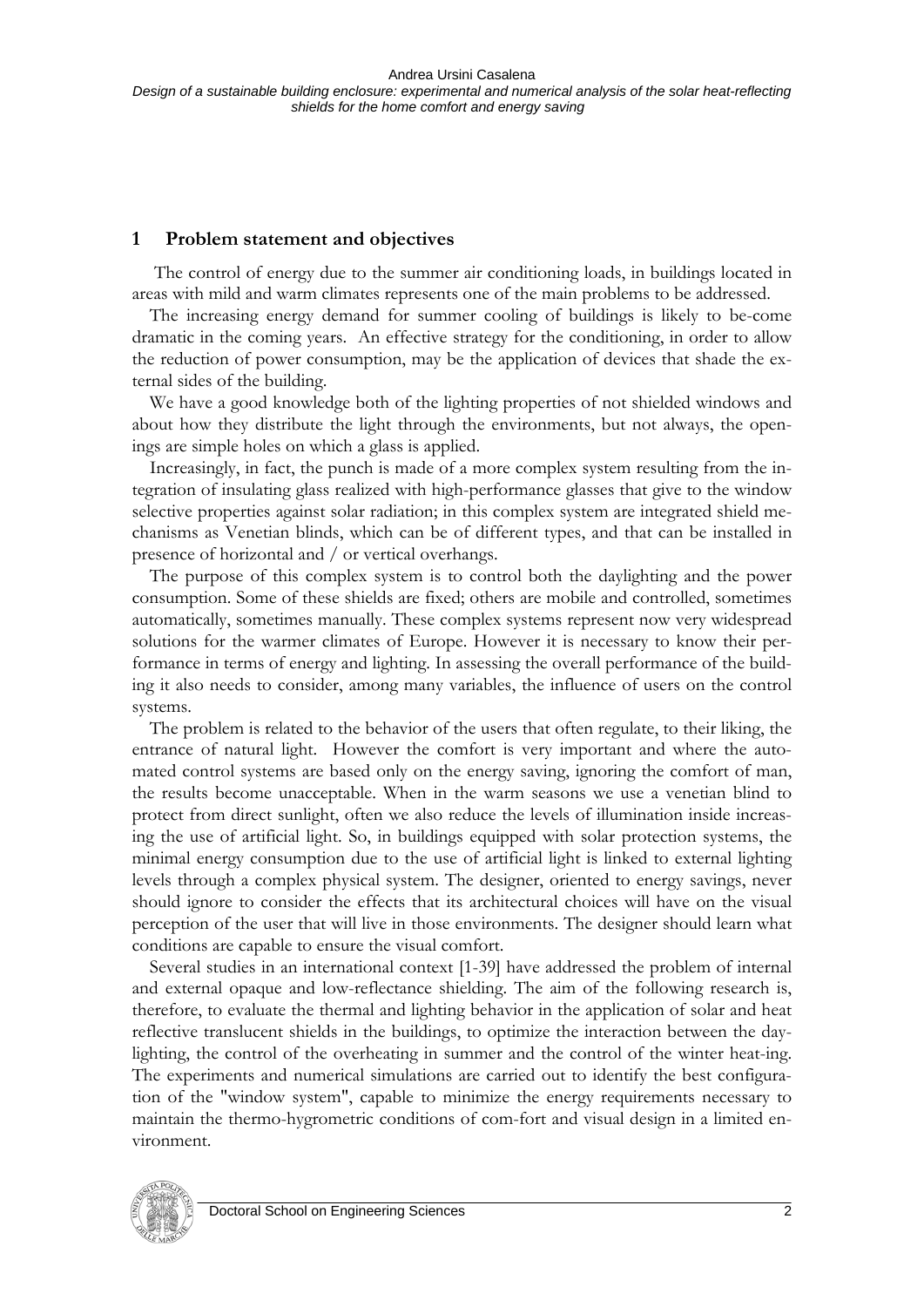# **2 Research planning and activities**

The research has been divided in three experimental phases and a numerical analysis by means parametrical energetic simulations in dynamic conditions. The experimental steps has been necessary to analyze the behavior of the shield both during the winter, through a climatic chamber located in the laboratory, both during summer, using two rooms of a building and some rooms of the School of Engineering Faculty of Ancona.

The analyzed shield is a new type of semi-rigid perforated blind, consisting of two layers: a black vinyl film with a 0.65 emissivity and an aluminum film with a 0.19 emissivity. The percentage of perforation is 21%.

## **2.1 Sperimentazione in camera climatica (Climatic room experiment)**

The climate room used in the experiments consists of a compartment that contains a smaller environment inside. In this way it has been possible to monitor the trend of surface temperatures of the internal compartment. Three walls of the smaller compartment have been settled as adiabatic and the other has been settled to a temperature equal to the temperature of a typical window in winter conditions. On the same wall, later, a heat reflective shield has been placed and the room has been alternately arranged with electrical radiator and radiant floor. The measurements of comfort have been made on more points in order to create a three-dimensional map of PMV in the small room.

The objective has been to evaluate, in addition to the thermo-hygrometric comfort, also the reduction of heat flux coming out of the window due to the application of the internal heat reflective shield.

# **2.2 Experiment in a school building**

During the summer monitoring has been realized in two classrooms exposed to the west of a school to analyze the behavior of the heat-reflecting shield when it is positioned on the internal side of the windows in one of two classrooms. The classrooms have not been occupied for the entire monitoring period. This has minimized the variability of the boundary conditions of the system windows + shield object of analysis. Data has been acquired on surface and environmental temperatures and also on heat fluxes on opaque and transparent building components.

# **2.3 Experiment in the Engineering School classroom**

At this stage we have realized a monitoring system to analyze the behavior of the shield when it is positioned on the external side of the window. Data has been acquired about external climatic conditions and about surface temperatures of shields and windows. In addition to the heat-reflecting shields, we have analyzed, by comparison, other types of present in adjacent classrooms, including sliding panels like Venetian blinds and shields composed of horizontal metal slats.

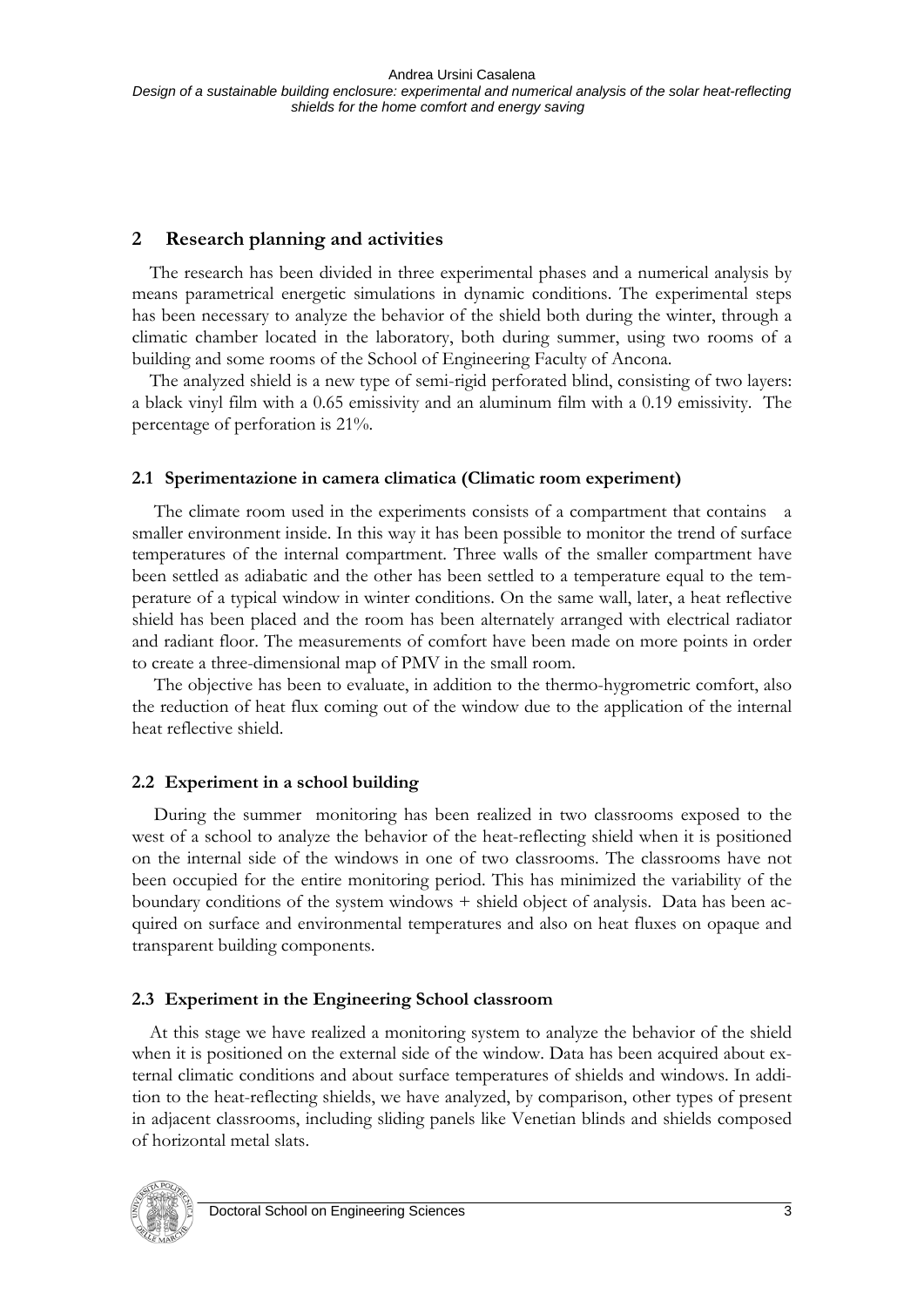#### **2.4 Numerical analysis of the solar shield**

At this stage, we have analyzed the thermal and lighting behavior of the heat-reflecting shield using a software (EnergyPlus) to simulate the dynamic conditions of the buildings parametric simulations has been implemented to analyze the following items:

- analysis of energy consumption during winter and summer relating to daylighting and thermo-hydrometric comfort and relating to other types of screens;
- analysis of the comfort conditions during summer in non air-conditioned environment with adaptive model for the opening of the windows and applied shield with reflective side on the external;
- analysis of shields depending on the type of glass: Traditional double glazing, and double glazing with low-emission coating on the internal glass or on the external glass.

# **3 Analysis and discussion of main results**

## **3.1 Experimental and analytics results during the winter**

The results of the experiments in the climatic room show that the low-temperature radiator provides more comfort than the underfloor heating when a reflective shield is applied on the internal side of the window. The radiator is more effectively in contrast with the effect of low temperature on the internal surface of the window. The heat reflective shield allows having a good comfort level already at 50 cm from the window. The decrease of thermal flows going out the window with reflective screen are comparable to the flows that we could have applying and internal tent with opaque tissue, but with the advantage of a greater visual comfort because of its semi-transparency.

The best scenario, in terms of thermo-hygrometric comfort, is when we have used a shield and an underfloor heating. The decrease in the instantaneous heat flux coming out of the window is around - 20% compared to the scenario without the shield.

From the simulations data collected during the winter, we can notice that the total outgoing heat loads from the window shield are about 9% lower compared to the scenario with no window shield (a traditional tent reduces energy loss by about 0.6%). Analyzing the total energy consumption, that takes into account all the thermal loads in addition to those going out from the window, we can see that the effect of shield is less important, it is about 3%. A traditional tent, instead, increases the energy consumption by about 2%. The greatest benefit is in terms of internal thermal comfort. In fact, thanks to the translucent shield, the hours of discomfort are reduced by 14% compared to the use of a traditional tent (4%).

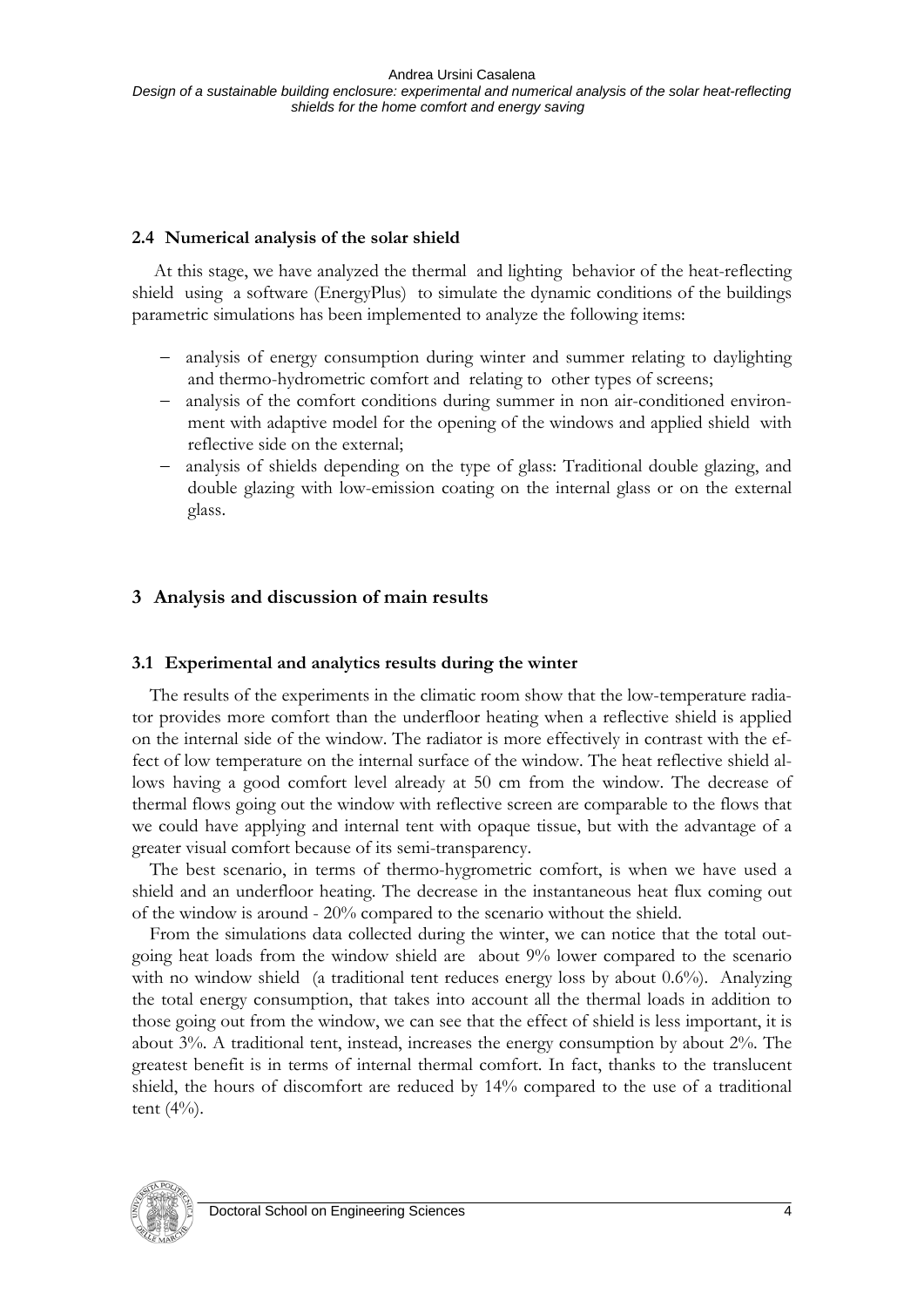#### **3.2 Experimental and analytics results during the summer**

With the experiment in the school building during summer we have verified the behavior of the heat-reflecting shield installed on the internal side of the window, in relation to the greenhouse effect that is naturally produced when the solar radiation passes through a glass surface and is absorbed and reemitted from surfaces and objects within a room.

Analyzing the collected data we have verified the above physical phenomenon that causes an increase of about 0.5 ° C on the average air temperature in the room with the internal solar shields. The differences in the internal surface temperature in the two analyzed scenarios two cases are more emphasized: the heat-reflecting glass with internal shield reaches about 14 ° C higher than the other.

The glass absorbs all the infrared energy reflected from the shield and re-emits it from both sides. In fact, even the external surface temperature of the glass is higher than the surface temperature of a glass without shield. For this reason, the surface temperature of the internal shield is 2 ° C higher than that of an unshielded glass, with a disadvantage of the internal air temperature.

The use of heat reflective shields in the summer is unfavorable, because of the impossibility to dissipate the heat generated between the shield and the glass. This is also found with other types of internal shielding analyzed and compared with reflective shields.

The same phenomenon is noticed using different types of low-emission internal or external coating glasses. The reflecting shield, however, has the advantage of being translucent.

With the experiment in the school building during summer we have verified the behavior of the heat-reflecting shield installed on the internal side of the window, in relation to the greenhouse effect that is naturally produced when the solar radiation passes through a glass surface and is absorbed and reemitted from surfaces and objects within a room.

Analyzing the collected data we have verified the above physical phenomenon that causes an increase of about 0.5 ° C on the average air temperature in the room with the internal solar shields. The differences in the internal surface temperature in the two analyzed scenarios two cases are more emphasized: the heat-reflecting glass with internal shield reaches about 14 ° C higher than the other.

The glass absorbs all the infrared energy reflected from the shield and re-emits it from both sides. In fact, even the external surface temperature of the glass is higher than the surface temperature of a glass without shield. For this reason, the surface temperature of the internal shield is 2 ° C higher than that of an unshielded glass, with a disadvantage of the internal air temperature.

The use of heat reflective shields in the summer is unfavorable, because of the impossibility to dissipate the heat generated between the shield and the glass. This is also found with other types of internal shielding analyzed and compared with reflective shields.

The same phenomenon is noticed using different types of low-emission internal or external coating glasses. The reflecting shield, however, has the advantage of being translucent.

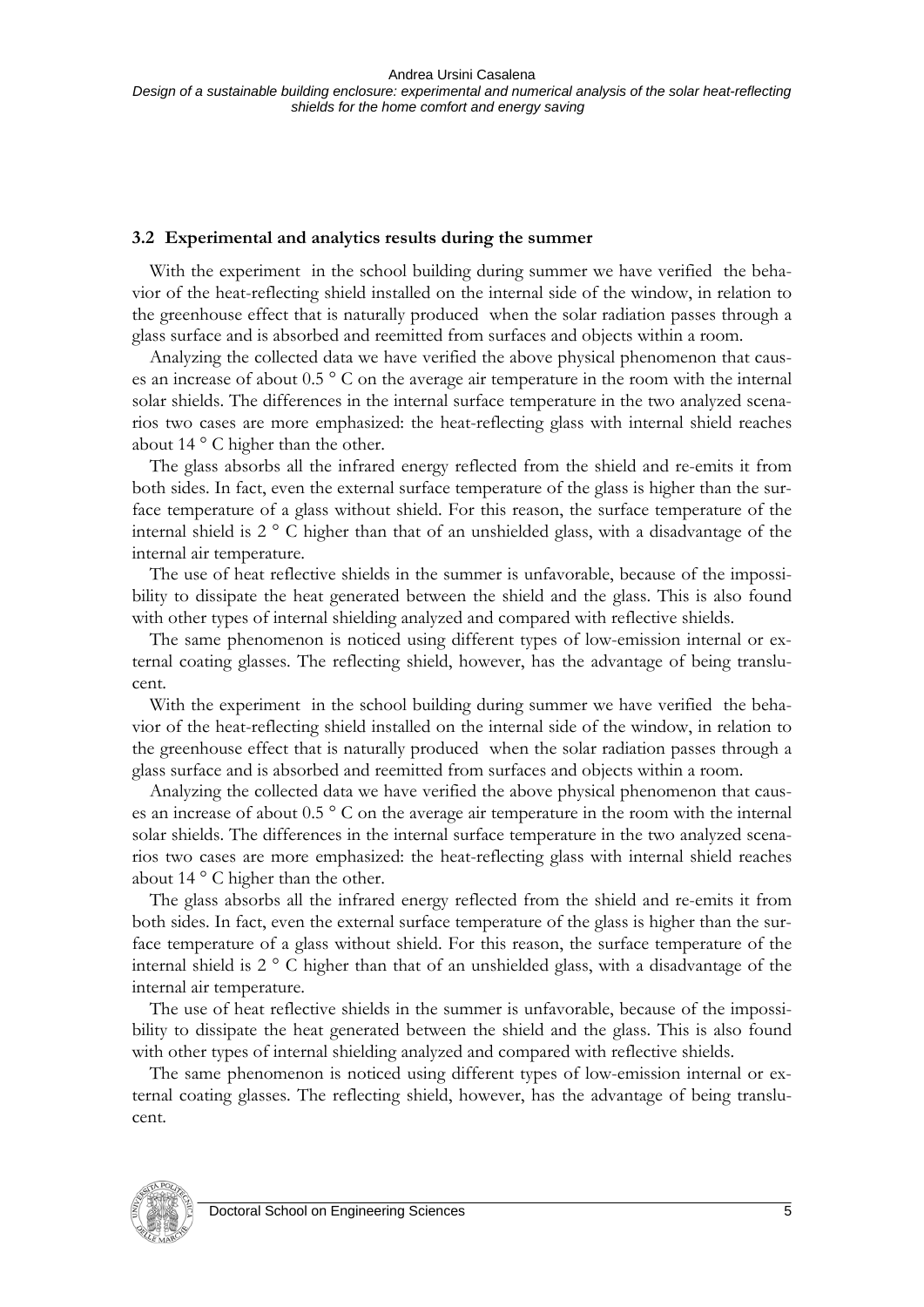Analyzing the data of the mean internal lighting, analytically simulated, we can notice that internal heat-reflecting solar shield generates values almost double compared to other types of shields, close to 260 LUX in clear sky conditions.

During the summer, the heat reflective shield works very well when placed on the outside. The external surface temperature of the glass with reflective shield, reaches values similar to the temperature generated by the sliding panels in a clear sky condition. The sliding panels are composed of small dark metal plates and they are characterized by a low transmittance to visible light, but they provide a very good shield for the solar radiation.

During cloudy days, in absence of direct solar radiation, the metal sliding panels shield generates on the rear glass a surface temperature lower than the heat-reflecting shield.

On sunny days, however, the performance is similar to the reflective shield. This difference is determined by the metal shield overheating, caused by the direct solar radiation that re-emits heat to the glass, increasing the surface temperature.

The heat-reflecting shield has the tendency to not overheat under the direct solar radiation, because of its very low surface mass and its intrinsic thermal properties.

This shows that under clear sky conditions, the heat reflective shield has a similar performance compared to the sliding panel, with the advantage of a high transparency to visible light.

#### **4 Conclusions**

This thesis has provided a detailed analysis of the thermal and lighting behavior of solar shading both heat reflective and semitransparent. This objective has been achieved by means of testing applications on real buildings, and in a climatic room, as well through numerical simulations to extend the results. The experimental activities, such as analytical, have demonstrated and confirmed that the solar screens have poor performance when installed on the internal side of the window because of the heat generated by the greenhouse effect. During the summer, the best performance is achieved when we have solar shields installed on the external side of the window. In this case, the heat-reflecting shield performs, overall, better than any other, particularly when we consider all the aspects of energy and comfort, both thermal and visual. Even during the winter, the shield under analysis has the best thermal performance compared to other types of shields. The numerical analysis has confirmed that the nocturnal behavior of the shield is the best solution during the winter, because they provide maximum optimization of the daily heat contributions through the window.

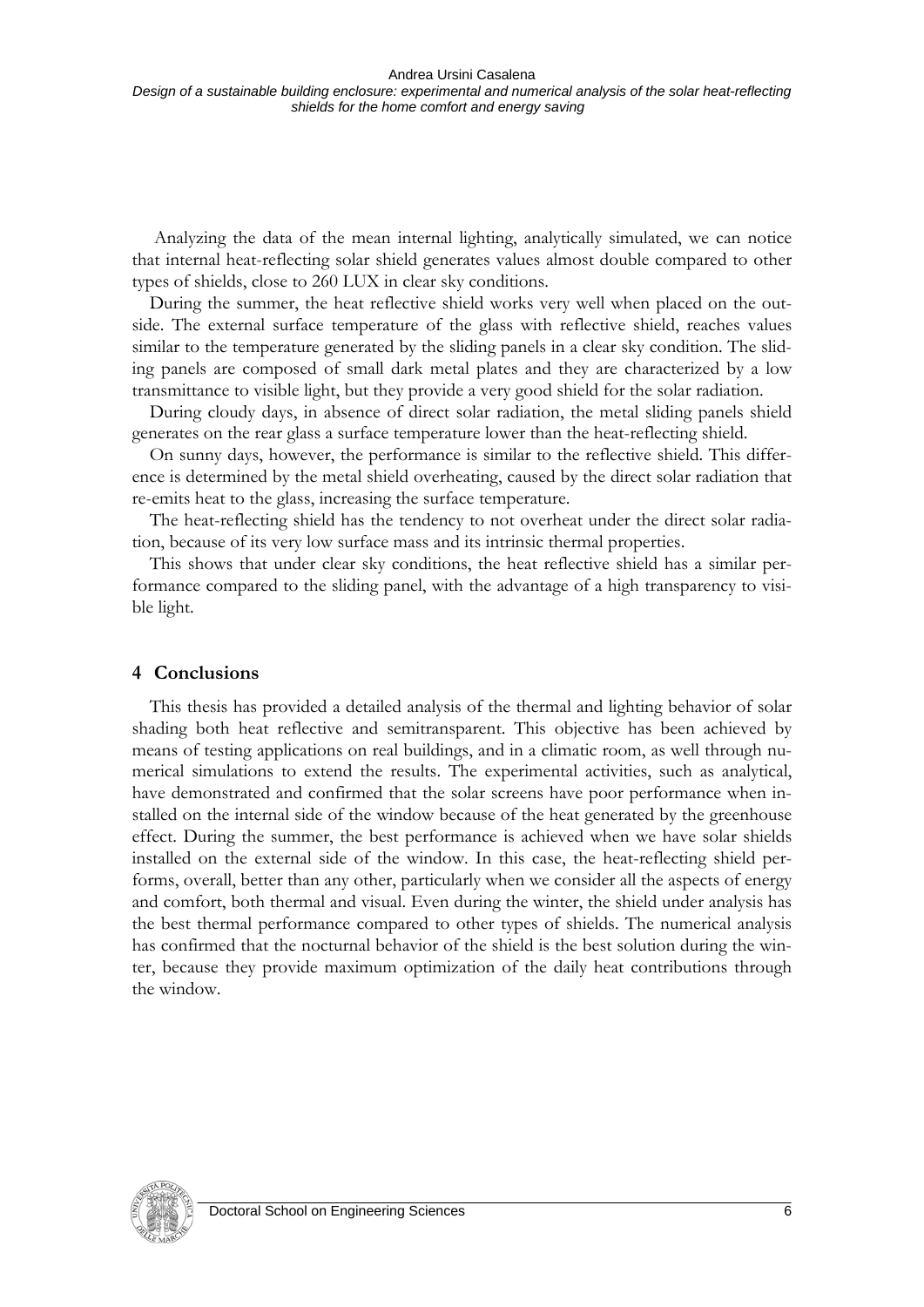## **References**

- [1] Cèsar Dìaz, Antonio Pedrero, 2008. *An experimental study on the effect of rolling shutters and shutter boxes on the airborne sound insulation of windows.* Applied Acoustics, 70, 369-377, 2008.
- [2] Tilmann E. Kuhn, 2006. *Solar control: A general evaluation method for Facades with venetian blinds or other solar control systems.* Energy and Buildings, 38, 648–660.
- [3] Tilmann E. Kuhn, Christopher Buhler and Werner J. Platzer, 2001. *Evaluation of overheating protection with sun-shading systems.* Solar Energy, 69, 59-74, 2001.
- [4] Hans Simmler, Bruno Binder, 2008. *Experimental and numerical determination of the total solar energy Transmittance of glazing with venetian blind shading*. Building and Environment, 43, 197–204, 2008.
- [5] Peter G. Loutzenhiser, Heinrich Manz, Stephan Carl, Hans Simmler, Gregory M. Maxwell, 2008. *Empirical validations of solar gain models for a glazing unit with exterior and interior blind assemblies*. Energy and Buildings, 40, 330–340, 2008
- [6] Athanassios Tzempelikos, 2008. *The impact of venetian blind geometry and tilt angle on view, direct light transmission and interior illuminance*. Solar Energy, 82, 1172–1191, 2008.
- [7] Geoffrey van Moeseke, Isabelle Bruyère, André DeHerde, 2007. *Impact of control rules on the efficiency of shading devices and free cooling for office buildings*. Building and Environment, 42, 784-793, 2007.
- [8] C. Aghemo, A. Pellegrino, V.R.M. LoVerso, 2008. *The approach to daylighting by scale models and sun and sky simulators: A case study for different shading systems*. Building and Environment, 43, 917–927, 2008.
- [9] E.S. Lee, A. Tavil, 2007. *Energy and visual comfort performance of electrochromic windows with overhangs*. Building and Environment, 42,2439–2449, 2007.
- [10] Gon Kim, Jeong Tai Kimb, 2010. *Luminous impact of balcony floor at atrium spaces with different well geometries*. Building and Environment, 45, 304–310, 2010.
- [11] F. Gugliermetti, F. Bisegna, 2006. *Daylighting with external shading devices: design and simulation algorithms*. Building and Environment, 41,136–149, 2006.
- [12] Keith Nicol, 1986. *The Thermal effectiveness of various types of window coverings*. Building and Environment, 9, 231-237, 1986.
- [13] Abdullah Zeid Ayssa, 1996. *The traditional Yemeni window and natural lighting*. WREC 1996.
- [14] M. Bessoudo, et al.,2010. *Indoor thermal enviromental conditions near glazed facades with shafing devices, Part I: Experiments and building thermal model.* Building and Environment, 45, 2506-2516, 2010.
- [15] A. Tzempelikos, et al., 2010. Indoor thermal enviromental conditions near *glazed facades with shafing devices, Part II: Thermal comfort simulation and impact of glazing and shading properties*. Building and Environment, 45, 2517-2525, 2010.
- [16] P.G. Loutzenhiser, et al., 2007. *An empirical validation of modeling solar gain through a glazing unit with external and internal shading screens*. Applied Thermal Engineering, 27, 528-538, 2007.
- [17] Hans Simmler, et al., 2008. *Experimental and numerical determination of the total solar energy transmittance of glazing with venetian blind shading*. Building and Environment, 43, 197-203, 2008.
- [18] Athanassios Tzempelikos, et al.. 2007. *The impact of shading design and control on building cooling and lighting demand*. Solar Energy, 81, 369-382, 2007.
- [19] Maria La Gennusa, et al.. 2005. *The calculation of the mean radiant temperature of a subject exposed to the solar radiation - a generalised algorithm*. Building and Environment, 40, 367-375, 2005.
- [20] H.B. Rijal, P. Tuohy, M.A. Humphreys, J.F. Nicol, A. Samuel, J. Clarke. 2007. *Using result from field surveys to predict the effect of open windows on thermal comfort and energy use in buildings*. Energy and Buildings, 39, 823–836, 2007.